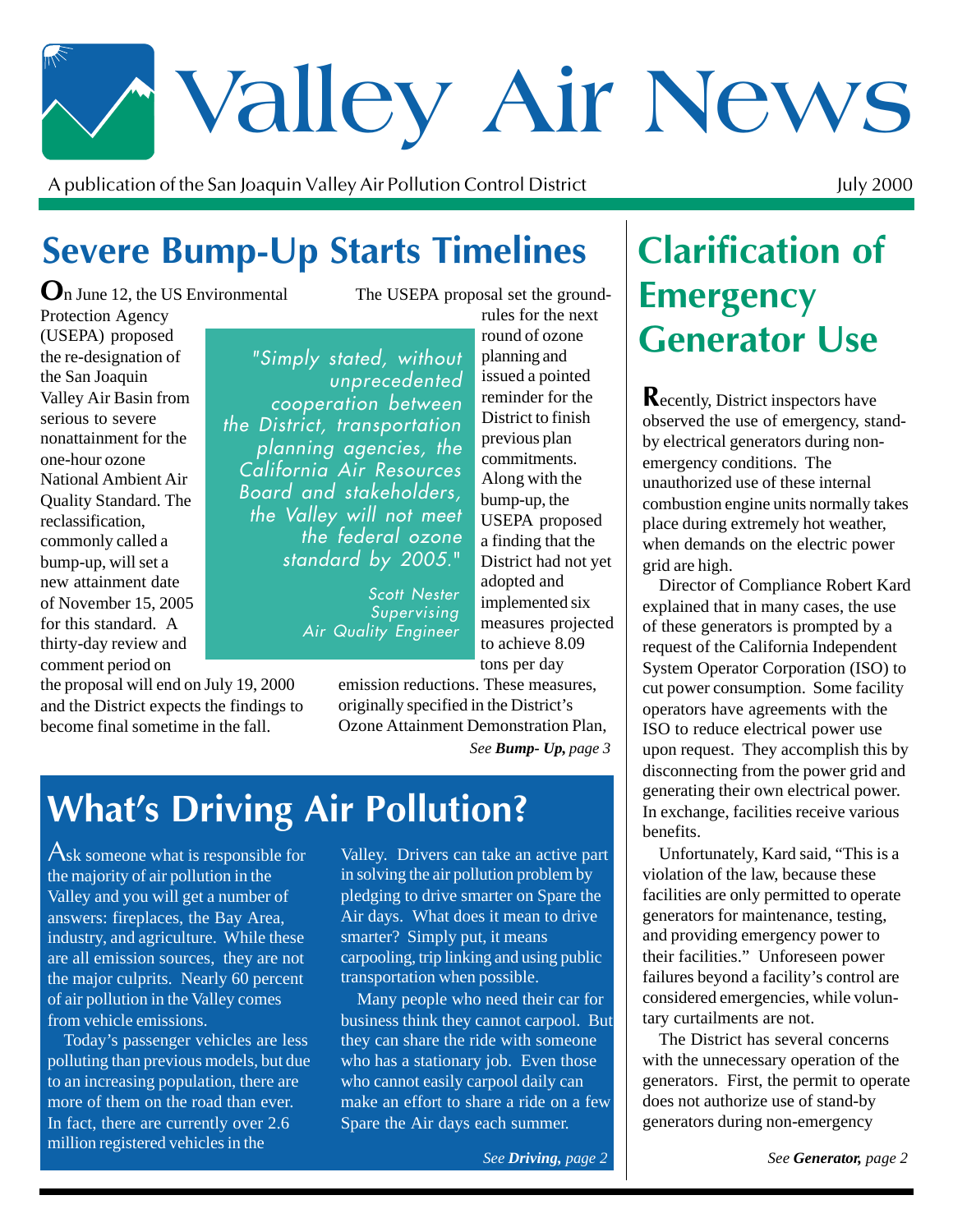## GOVERNING **BOARD REVIEW**

**The Governing Board took the following action during the June 15th Governing Board Meeting:**

- Adopted amendments to Rule 3020 (Permit Fee Schedules) for Schedules 11 and 13.
- Adopted the District's 2000- 2001 Recommended Budget with one modification.
- Lifted funding suspension for municipal heavy duty, low emission engine projects located in Fresno County.
- Received and filed Progress Report to the PM10 Attainment Demonstration Plan. Set August 17, 2000 for the Public Hearing to Consider approval.
- Approved contract with Atmospheric Analysis and Consulting, Inc. to provide laboratory analysis.
- Approved Amendment 1 to the REMOVE program Contract #97-060 with the City of Tulare to extend the term of the Contract to March 15, 2001.
- Accepted Carl Moyer Program Funds in the amount of \$3,187,452 from the California Air Resources Board, and \$350,000 from the California Energy Commission to be placed in the District's Heavy Duty Engine Emission Reduction Incentive Program.

■ ■ ■

**The next Governing Board meeting will be held on Thursday, August 17, at 9:00 a.m. in the District's Fresno office, and via video-teleconference in the Modesto and Bakersfield offices.**

**Driving Continued from page 1** 

### What's in it for you?

In addition to providing muchneeded air quality improvements, even carpooling occasionally offers participants many other benefits:

- Reduces the \$3,000 annual average vehicle operating cost by lowering gasoline consumption and vehicle wear and tear.
- Less time behind the wheel means more time to read, pay bills or review business notes.
- Many insurance companies offer carpool discounts due to reduced driving time.
- Some employers offer financial and in-kind incentives to employees who carpool.
	- Carpooling can be a stress reliever and fun.

There are situations when carpooling



is not a viable option. Anyone who must drive alone can help reduce emissions by linking more trips into a single outing and driving fewer miles. Air friendly options

such as teleconferencing, online or catalog shopping and patronizing multiple service centers are just some of the ways to Spare the Air while saving time and money.

## What percentage of workers in the San Joaquin Valley use an alternative commute option such as carpooling, public transit or pedal power? Trivic **Clean Air**

- a) 10 percen
- -

t c) 24 percent

- 
- 

b) 18 percent d)

30 percent

Generator **Continued from page 1** 

conditions. Second, the emissions exceed what the units were permitted to have and may pose a significant public health risk — especially those from diesel engines. Lastly, increased use of the generators will lead to accumulated exhaust fumes during stagnant weather conditions and may result in public nuisances.

The most important reason not to run emergency equipment to save power, however, is that the exhaust emissions come at the worst possible time of year for air quality.

"The additional air pollution generated by these stand-by engines during the smoggy season makes a bad situation even worse," Kard said.

Answer on page 3

The District reminds anyone wishing to operate an emergency generator under curtailment conditions that they must first apply for and receive a revised permit to operate. The permit application will undergo a careful review and additional emission controls or offsets may be required. For more information on permitting or compliance issues, please call the District at (559) 230-6000.